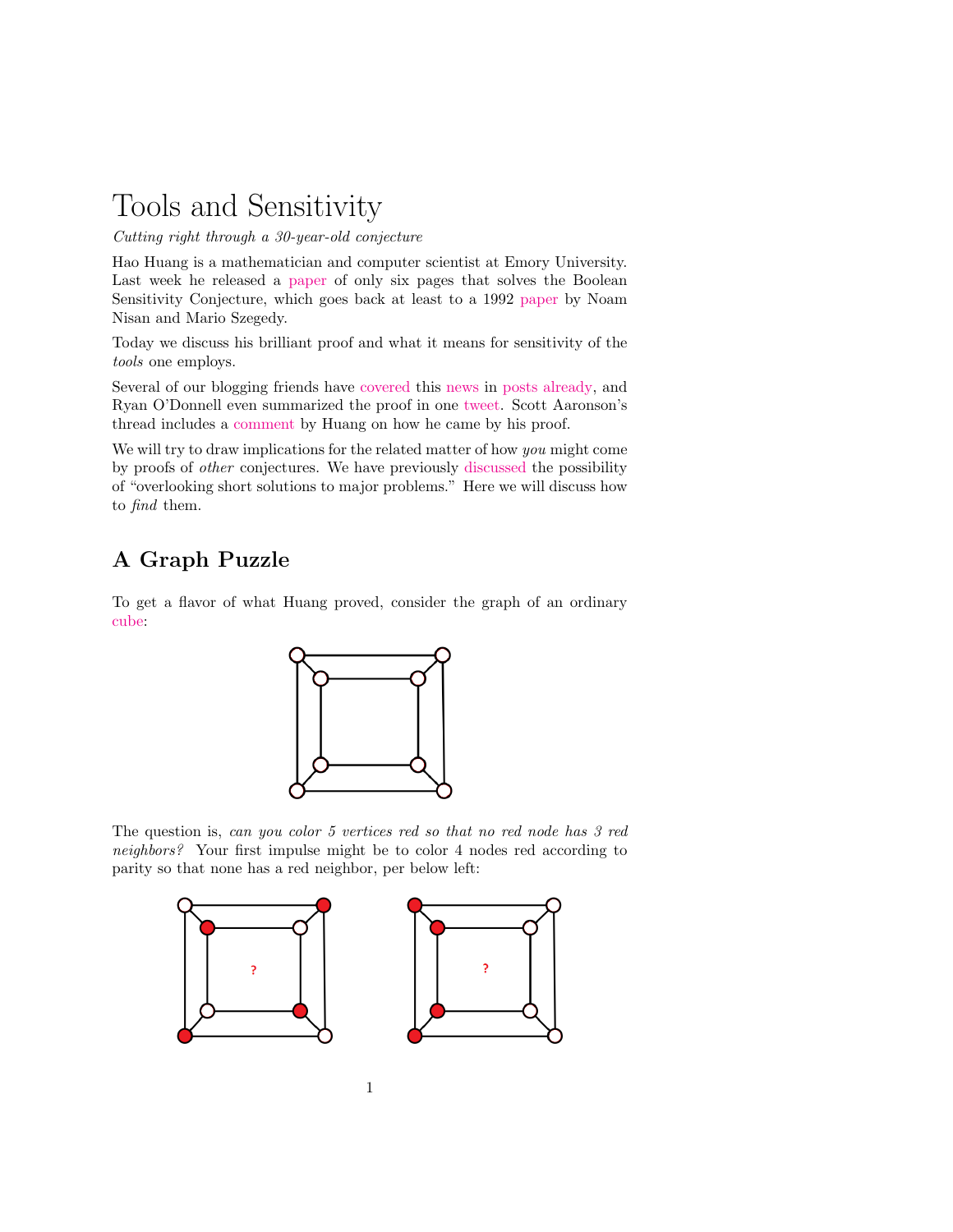But then any 5th node will have 3 red neighbors. Another "greedy" idea is to pack a subgraph of the allowed degree 2 into half the cube, as at right. Any 5th node will again create a degree-3 vertex in the subgraph induced by the red nodes.

The answer is that actually one can pack 6 nodes that induce a simple cycle:



Now let's up the dimension by one—that is, take  $n = 4$  and  $N = 2<sup>n</sup> = 16$ . How many nodes can we color red and keep the induced degree 2?



Again the parity trick gives us degree 0 with 8 nodes, but then we can't add a 9th. We can greedily try to pack the outer cube with our 6-node solution, but then—perhaps surprisingly—we can add only 2 more red nodes from the inner cube. So we can only do 5 from the outer cube. We can get 9 overall by:

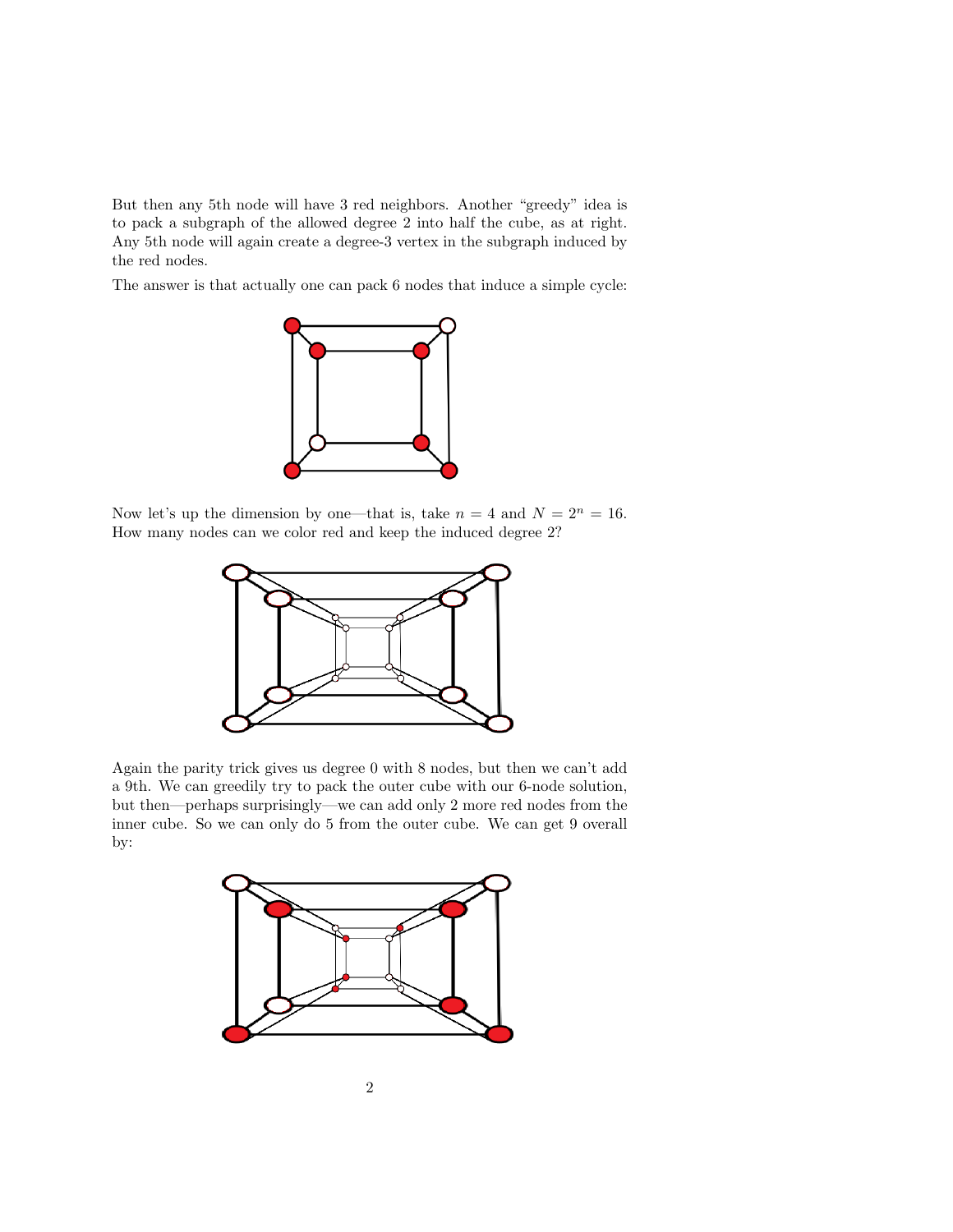The fact that one red node is isolated seems to give room to improve, but there is no way to make 10.

#### The Theorem

The calculations have left an interesting jump from degree 0 with eight red nodes and degree 2 with nine. How about degree 1? Can we do that with 9 nodes? We can pack four disjoint edges but then there is nowhere to stick an isolated node.

So for 9 nodes, which is  $\frac{N}{2} + 1$ , the best we can do is degree 2, which is  $\sqrt{n}$ . This is what Huang proved:

<span id="page-2-0"></span>**Theorem 0.1.** Every subgraph induced by  $\frac{N}{2} + 1$  nodes of the n-dimensional **hypercube graph has a node of degree at least**  $\sqrt{n}$ .

This is completely tight. When *n* is a perfect square there is a way to achieve  $\sqrt{n}$  as the maximum degree (shown [here\)](https://pdfs.semanticscholar.org/3917/3e0cb4e028c94328f1355bf02febea132127.pdf ). Otherwise the least integer above  $\sqrt{n}$  is best. Thus every subgraph of the 5-cube induced by 17 nodes has a node with three neighbors, but you can go as high as 257 nodes in the 9-cube while keeping the maximum degree to 3.

Now we need to discuss, why is this notable?, and why was it hard to see?

#### Boolean Functions and Sensitivity

The parity function  $f_{\oplus}$  is extremely sensitive: if you change one bit of any argument x you change the value of  $f_{\oplus}(x)$ . Define  $x^i$  to mean x with bit i flipped. The OR function  $f_{\vee}$  is intuitively less sensitive, but it too has an argument x such that  $f_{\vee}(x^i) \neq f_{\vee}(x)$  for all i, namely  $x = 0^n$ . For any Boolean function  $f: \{0,1\}^n \to \{0,1\}$  define its sensitivity (at n) by

$$
s(f) = s_n(f) = \max_{x \in \{0,1\}^n} ||\{i : f(x^i) \neq f(x)\}||.
$$

The OR-of-AND function  $f_2$  is less sensitive. Say it is an OR of m blocks, each of k variables, and the blocks use disjoint variables so  $n = km$ . If  $f_2(x) = 1$ , then some block is all 1, so flipping any other bit makes no difference, and the most sensitive we can get is k. If  $f_2(x) = 0$  then the most sensitive case is when all blocks have exactly one 0. So  $s(f_2) = \max\{k, m\}.$ Sensitive case is when an blocks is<br>When  $k = m = \sqrt{n}, s_n(f) = \sqrt{n}$ .

If we make each block of  $f_2$  return *true* if exactly one bit is 1, then we again get sensitivity  $n$  on the all-0 assignment. Now, however, consider the related function  $f'_{2}$  (with k even,  $k = 2\ell$ ) that is still an OR over blocks, but each block is true when some consecutive pair  $x_{2\ell-1}, x_{2\ell}$  are both 1 with all other pairs being both 0. Then we can't do the same trick with the all-0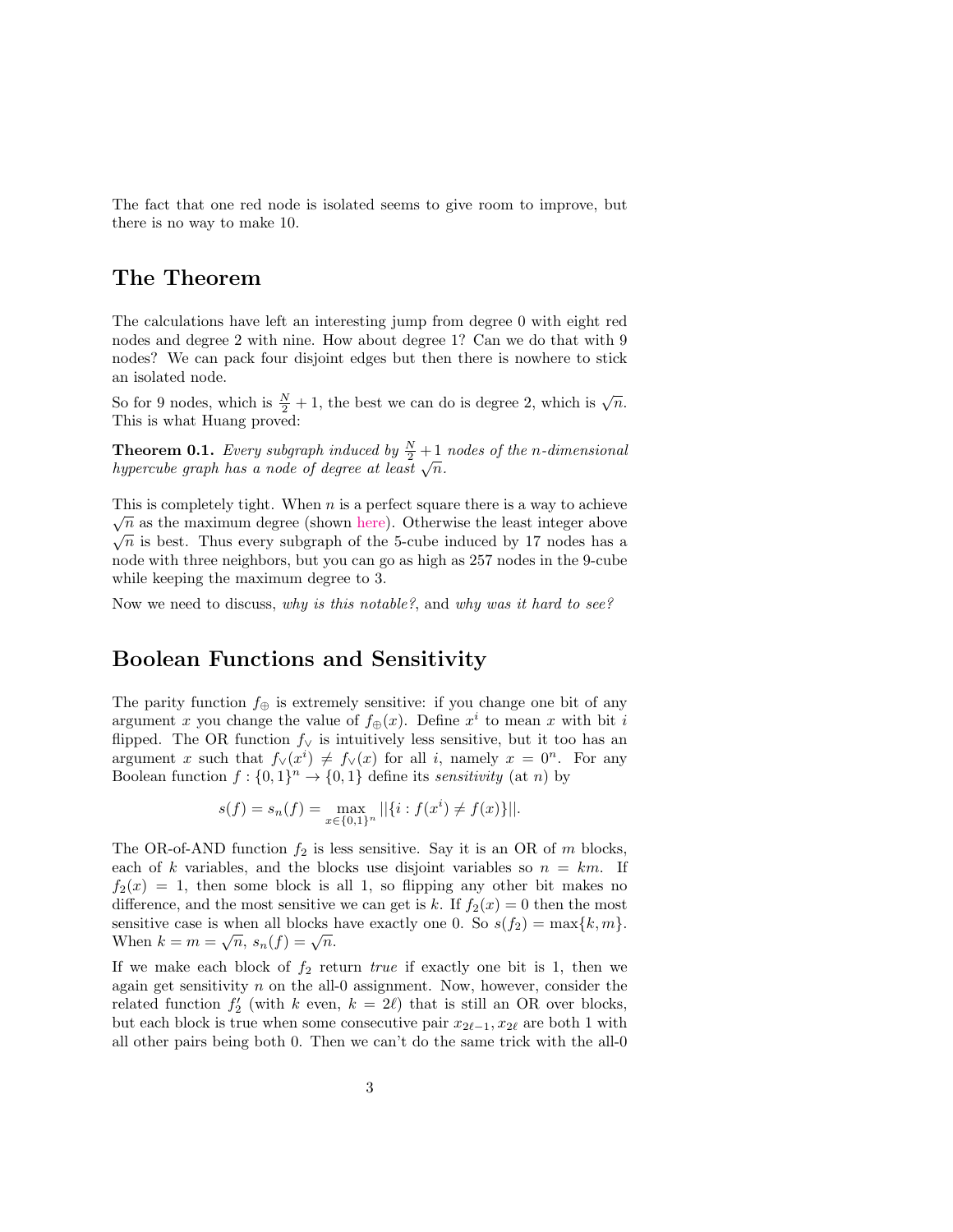assignment changing just one bit. So when  $n = 4\ell^2$  and  $m = k = 2\ell$  we again assignment changing just one bit.

We can, however, consider  $f_2'$  to be more sensitive if we can flip more than one bit at a time. Partition  $[n]$  into *blocks B* of two consecutive bit-places each, and given any x, define  $x^B$  to be the result of flipping the bits in B. We get  $n/2$  blocks, and the all-0 assignment becomes a *true* case of  $f'_2$  if any block is flipped. Generally define the block sensitivity by considering any partitions  $\mathcal{B} = \{B_i\}$  of [n] into disjoint subsets and writing

$$
bs(f) = \max_{x,\mathcal{B}} ||\{j : f(x^{B_j}) \neq f(x)\}||.
$$

Note that not every member of the partition has to flip the function—we can discard the ones that don't flip and count only the disjoint subsets that do flip the value. So back to our example, we have

$$
bs(f_2') = \frac{n}{2} = \frac{1}{2}s(f_2')^2.
$$

Andris Ambainis and Xiaoming Sun [improved](https://arxiv.org/abs/1108.3494) the constant from  $\frac{1}{2}$  asymptotically to  $\frac{2}{3}$ , but their relation is still quadratic.

#### The Connections

This [example](https://link.springer.com/article/10.1007/BF01200762) of quadratic discrepancy is still the best known lower bound on  $bs(f)$  in terms of  $s(f)$ . But no one had proved anything better than an exponential upper bound until Huang's result, from which it follows that:

**Theorem 0.2.** For all Boolean functions  $f$ ,  $bs(f) \leq 2s(f)^4$ .

This bound is concrete, not just asymptotic. It still leaves a gap between quadratic and quartic. It is, however, the combination of two quadratic upper bounds. One was shown by Nisan and Szegedy in their [paper:](https://www.researchgate.net/publication/2508255_On_the_Degree_of_Boolean_Functions_as_Real_Polynomials)

$$
bs(f) \leq 2 \deg(f)^2,
$$

where  $\deg(f)$  means the degree of the unique multi-linear real polynomial that agrees with f on the cube  $\{-1,1\}^n$  with  $-1$  for *true*. The other is the conjecture

$$
\deg(f) \le s(f)^2
$$

in a 1992 [paper](https://www.sciencedirect.com/science/article/pii/0097316592900608) by Craig Gotsman and Nati Linial, which is exactly what Huang proves.

How do we get to this from Theorem [0.1?](#page-2-0) The connection to graphs was also shown by Gotsman and Linial. With reference to our node colorings above, let G be the graph induced by the red nodes and let  $g(x) = 1$  if node x is red,  $g(x) = 0$  otherwise. Now if the maximum degree  $d(G)$  of a node in G is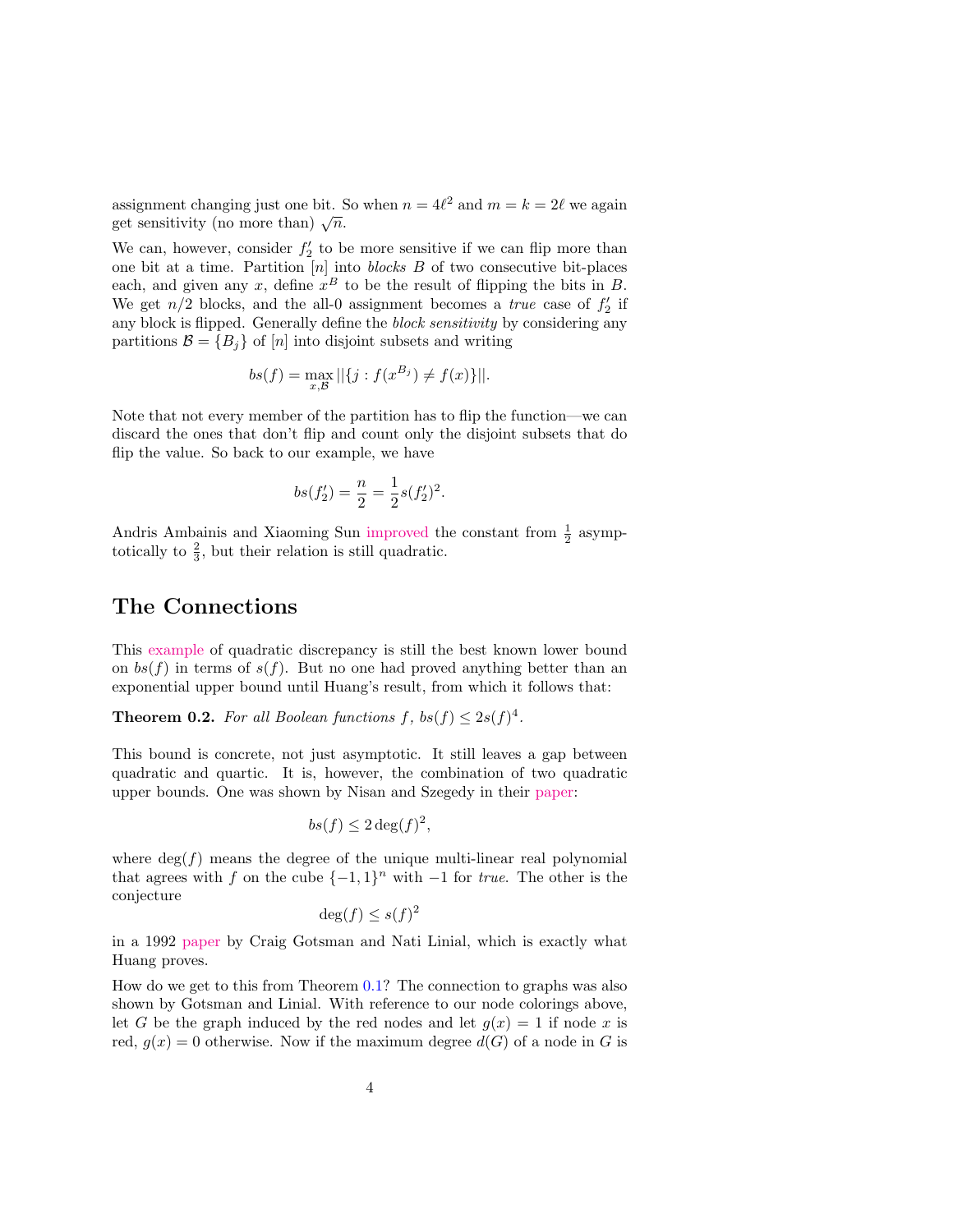small then every red node has many white neighbors, so  $q$  is very sensitive. However, going to each neighbor in the hypercube flips the parity. Hence the function

$$
g'(x) = g(x) \oplus f_{\oplus}(x)
$$

is not very sensitive. Moreover, it has the same sensitivity as the function  $h'(x) = h(x) \oplus f_{\oplus}(x)$  where  $h(x)$  is true on the white nodes. This nice duality between  $G$  and the graph  $H$  induced by the white nodes enables us to fix "G" to mean whichever of the two has more nodes in the following theorem statement:

**Theorem 0.3.** Provided  $m > 2^{n-1}$ , every graph G induced by m nodes of the n-cube has  $d(G) \geq \sqrt{n}$  if and only if every Boolean function f has  $\deg(f) \leq s(f)^2$ .

The proof uses some Fourier analysis with  $f = g'$  as above. It, too, takes only one page of a really short paper, and we could go into how Fourier analysis is a highly sensitive tool in its own right. But we'll move on to Huang and matrix tricks.

#### The Proof

From my undergrad days I've kept an interest in spectral graph theory. One of the basic facts is that the degree  $d(G)$  of a graph G is always at least as great as the largest eigenvalue  $\lambda$  of its adjacency matrix  $A_G$ . For a d-regular graph they are equal. Huang's first trick is to note that the classic proof of this also allows −1 values on edges:

**Lemma 0.4.** Let A be a symmetric matrix obtained from  $A_G$  by multiplying some entries by  $-1$ . Then  $d(G) \geq \lambda$ .

*Proof.* Choose an eigenvector v such that  $Av = \lambda v$  and take an index i that maximizes  $|v_i|$ . Then

$$
|\lambda v_i| = |(Av)_i| = |\sum_j A_{i,j} v_j| \le |\sum_j A_{i,j}| \cdot |v_i| \le \sum_{(i,j) \in E(G)} |A_{i,j}| \cdot |v_i| \le d(G)|v_i|.
$$

Dividing out  $|v_i|$  gives the lemma.

 $\Box$ 

So now what we want to do is find conditions that force  $\lambda = \sqrt{n}$  when G is a *m*-vertex subgraph of the *n*-cube with  $m \geq \frac{N}{2} + 1$ , where  $N = 2<sup>n</sup>$ . The trick that Huang realized is that he could do this by making A sit inside a matrix that fridang realized is that he could do  $A_N$  with at least  $\frac{N}{2}$  eigenvalues of  $\sqrt{n}$ .

To see how, form  $A_{N-1}$  by knocking out the last row and column of  $A_N$ . Since  $A_N$  and  $A_{N-1}$  are both real and symmetric, their eigenvalues are real,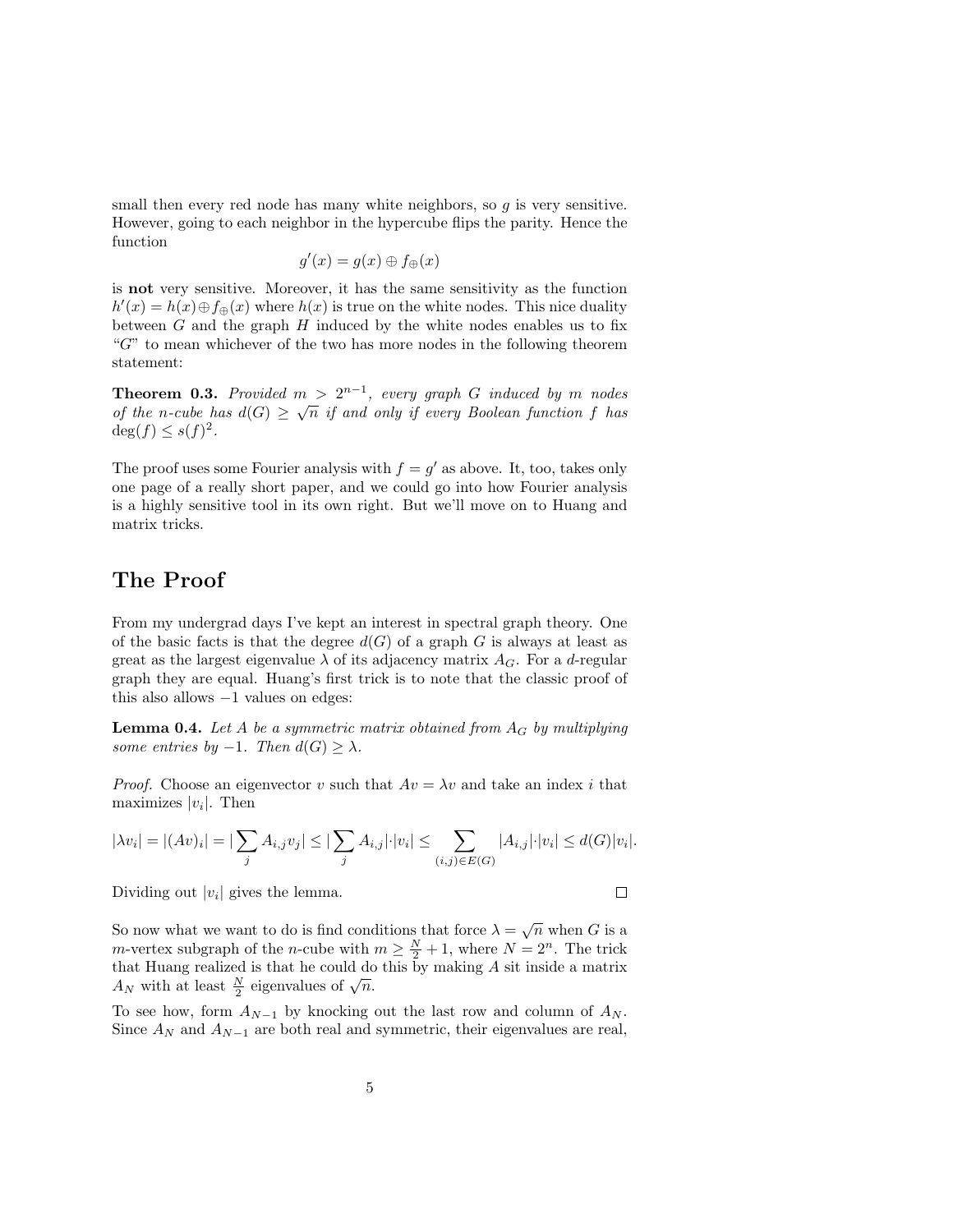so we can order them  $\lambda_1, \ldots, \lambda_N$  and  $\mu_1, \ldots, \mu_{N-1}$  in nonincreasing order. The basic fact is that they always interlace:

$$
\lambda_1 \geq \mu_1 \geq \lambda_2 \geq \mu_2 \geq \lambda_3 \geq \cdots \geq \mu_{N-1} \geq \lambda_N.
$$

See [this](https://arxiv.org/pdf/math/0502408.pdf) for a one-page proof. The neat point is that you can repeat this: if you get  $A''$  by knocking out another row and corresponding column, and  $[\nu_i]$ are its eigenvalues in order, then

$$
\mu_1 \geq \nu_1 \geq \mu_2 \geq \nu_2 \geq \mu_3 \cdots.
$$

It follows that  $\lambda_1 \geq \nu_1 \geq \lambda_3$ . If you do this again, you get a matrix whose leading eigenvalue is still at least as big as  $\lambda_4$ . Do it  $\frac{N}{2} - 1$  times inside  $A_N$ , and you're still above  $\lambda_{N/2}(A_N)$ , which we just said we will arrange to be  $+\sqrt{n}$ . Thus if we knock out the  $\frac{N}{2} - 1$  white nodes, we will get the graph on the red nodes with adjacency matrix  $A_m$  and conclude:

$$
\lambda_1(A_N) \geq \lambda_1(A_m) \geq \lambda_{N/2}(A_N).
$$

Plugging into the lemma gives:

$$
d(G) \ge \lambda_i(A_m) \ge \lambda_{N/2}(A_N) = \sqrt{n}.
$$

(In fact, as also [noted](https://www.scottaaronson.com/blog/?p=4229#comment-1813084) on Scott's blog, this case of interlacing can be inferred from simpler reasoning—but our point is that the interlacing theorem was in Huang's bag of tricks.)

#### Building the Matrix

Finally, how do we lay hands on  $A_N$ ? We want a matrix of trace zero such Finany, now do we fay hands on  $A_N$ : we want a matrix of trace zero such that  $A_N^2 = nI$ . Then all its eigenvalues are  $+\sqrt{n}$  and  $-\sqrt{n}$ —and in equal numbers because they sum to the trace which is zero. So we will have  $N/2$ mumbers because they sum to the trace which is zero. So we will have  $N/2$  eigenvalues of  $\sqrt{n}$ , as needed. And we would want  $A_N$  to be the matrix of the *n*-cube but that doesn't work: each  $i, j$  entry of its square counts all paths of length 2 from node  $i$  to node  $j$  and that number can be nonzero.

This is where the trick of putting −1 on edges comes in, and we can explain it in a way familiar from quantum. We arrange that every 4-cycle of the n-cube has exactly one edge with −1. Then the pairs of paths from one corner to the opposite corner will always *cancel*, leaving  $A_{i,j}^2 = 0$  whenever  $i \neq j$ . And  $A_{i,j}^2 = n$  because there are n ways to go out and come back along the same edge, always contributing  $1 \cdot 1$  or  $(-1) \cdot (-1) = 1$  either way. Huang defines the needed labeling explicitly by the recursion:

$$
A_1 = \begin{bmatrix} 0 & 1 \\ 1 & 0 \end{bmatrix}, \text{ and for } n > 1, \quad A_n = \begin{bmatrix} A_{n-1} & I \\ I & -A_{n-1} \end{bmatrix}.
$$